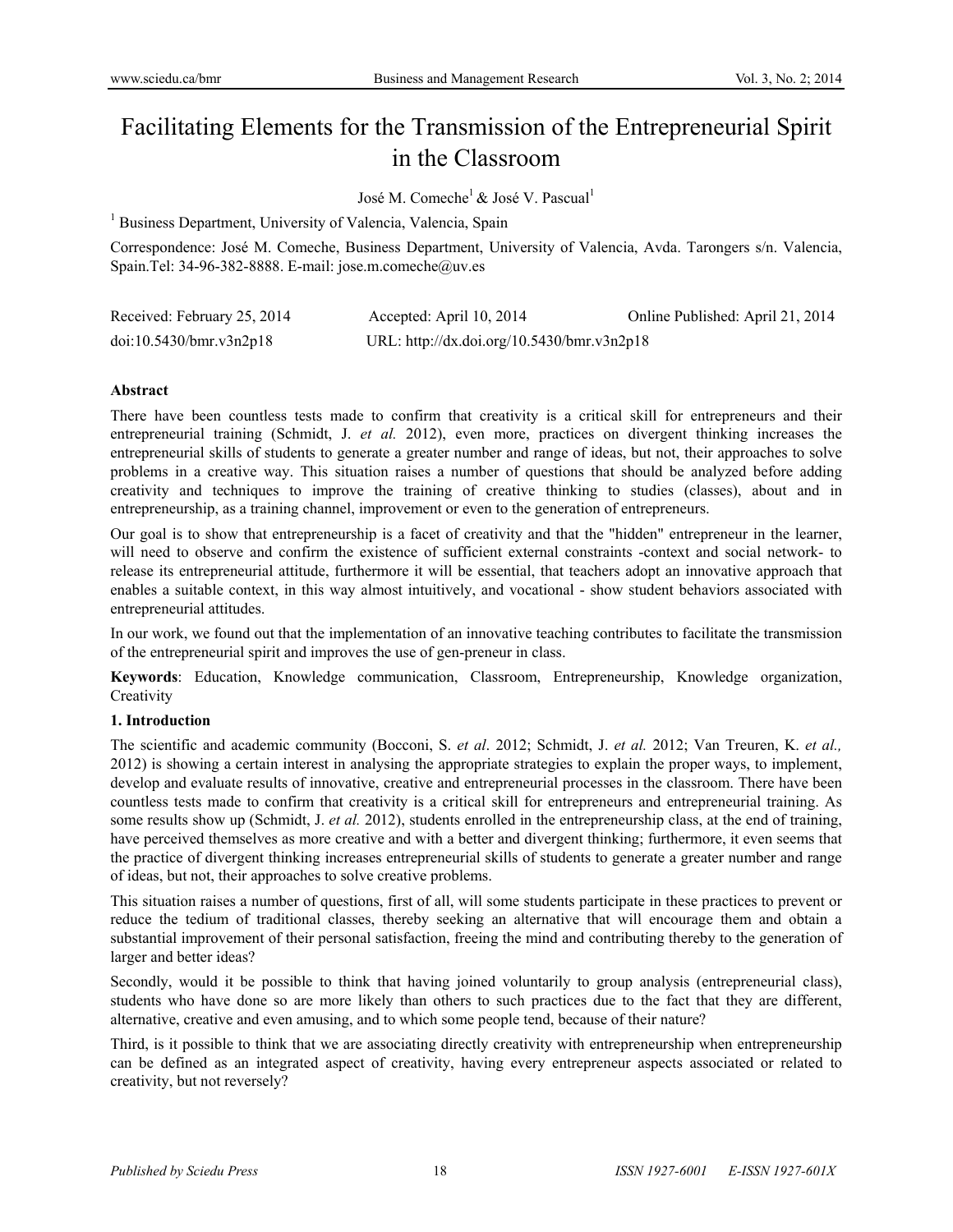And fourthly, one more question, does everybody want to improve their creative skills? Do all people want to be entrepreneurs? How should the transmission process of entrepreneurship spirit in class be planned, transversely, or only to those who -voluntarily- wish it?

Why do we face these questions? Because the traditional point of view (Winslow & Salomon, 1987, 1993; Fernald, 1988; Whiting, 1988) has attempted to relate creativity and entrepreneurship, if we consider the first as a characteristic of the second. The basis of our work presents entrepreneurship as an example of creativity, which is, as a particular case of creativity applied to the identification of opportunities, to the creation of businesses or other type of organizations, to pursue these opportunities, and to the development, in many occasions, of such organizations. And, we have the belief that you can teach entrepreneurship, you can teach/help to be more creative, but you cannot teach to be an entrepreneur, because is there a gene that predisposes a person toward entrepreneurial behaviour? Is it possible that some genes may make some people more sensitive than others to environmental stimuli? Is one born an entrepreneur? ... We believe that there may be a clear connection between the predisposition and entrepreneurial behaviour, -hereinafter called *"entrepreneurship identity (Note 1)*"- and certain genetic conditions, which we can also consider as vocational.

And that would be an answer to why, those who are released as volunteers to participate in Creativity vs. Entrepreneurship trials, shown at the end, attitudes and skills a bit more developed than participants in the control group. They are genetically more predisposed than others, which is the reason why they are willing to participate (Nicolaou, N. & Shane, S., 2009).

But let us clarify some aspects instead of anticipating some conclusions:

Therefore in first place, we will enter the territory of creativity, trying to find the key that better contributes to transmit and generate entrepreneurial behaviour in the classroom.

Secondly, we discuss the development of the creative process in the classroom, on the assumption that we can and should manage environments that facilitate creativity as a necessary step for the development of a trained mind to pursue opportunities and solve problems.

And third, try to show that there is a genetic conditioning that predisposes some people to adopt behaviours that, could be linked to entrepreneurial behaviour and, that this conditioning disposes the potential entrepreneur to search, sometimes unaware of it, classmates and suitable partners or companions to his *"entrepreneurship venturing"* and even his instinctive location in fertile areas (industries).

Our goal, after studying the above mentioned aims, will be to demonstrate that the learner needs to observe and confirm the existence of sufficient external factors -context and social network- to release their entrepreneurial attitude and, so, almost intuitively, -vocational- adopting behaviours associated with entrepreneurial attitudes, which we must take into account when we design elements and activities intended to convey the entrepreneurship spirit in the classroom.

## **2. A response to the definition of entrepreneurship: creativity. A model of creativity**

Given the need for companies to generate an ever increasingly higher performance, it has been ensured that innovation and creativity, in most organizations, are seen as a universal solution (Corrales, 1991). However, there is a certain consensus on the THREE elements generally recognized in creativity: regularity, novelty and acceptance or recognition (Gardner, 1993; Ludwig, 1995; Simonton, 1999). In a closer look, entrepreneurship can be considered as a special case of creativity. Indeed, the central role of the entrepreneur is the constant –regular- desire to "create" something after the detection and recognition of new opportunities (Kao, 1989). To understand more precisely how entrepreneurship is a particular facet of creativity, and its relationships, we will expose (Comeche, 2004) a model of creativity (Figure 1) developed from the detailed study of the recently reported in the literature on the subject (Baronet & Pitcher, 1995).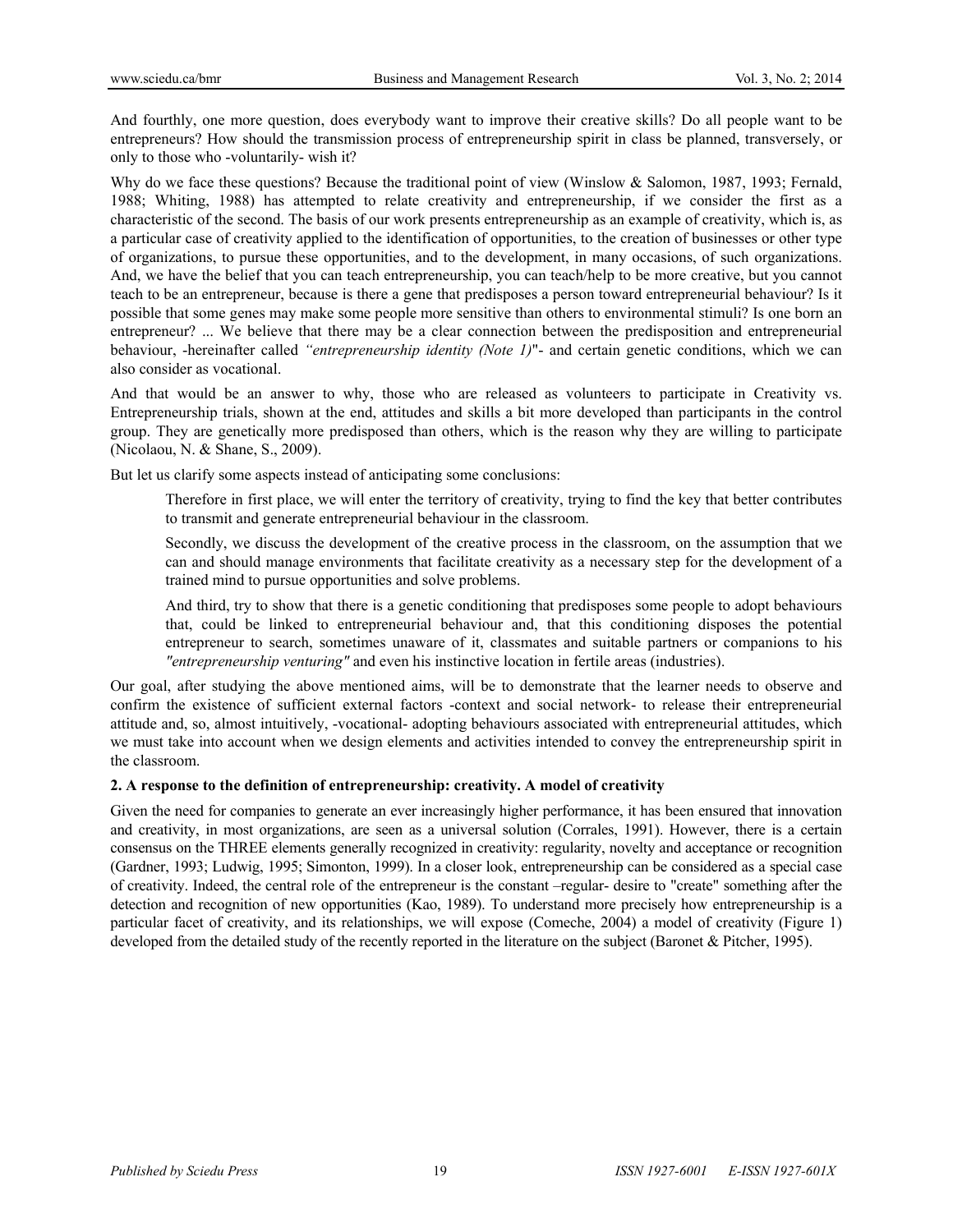

Source: Adapted from Baronet & Pitcher (1995).



# *2.1 Creative process. Description and model*

Researches on this aspect have come to define FIVE major stages or phases in the so called creative process ranging from a kind of "intimation" during which the creator is literally repossessed or overwhelmed (Anzieu, 1981), to a phase of public exhibition in which the creator needs the social recognition of his creation and, that ultimately justifies the creation act (Land, 1975). In the business world and in the entrepreneurship in particular, these phases would refer to the performance in the market of a new idea or a new process or product (Land, 1975).



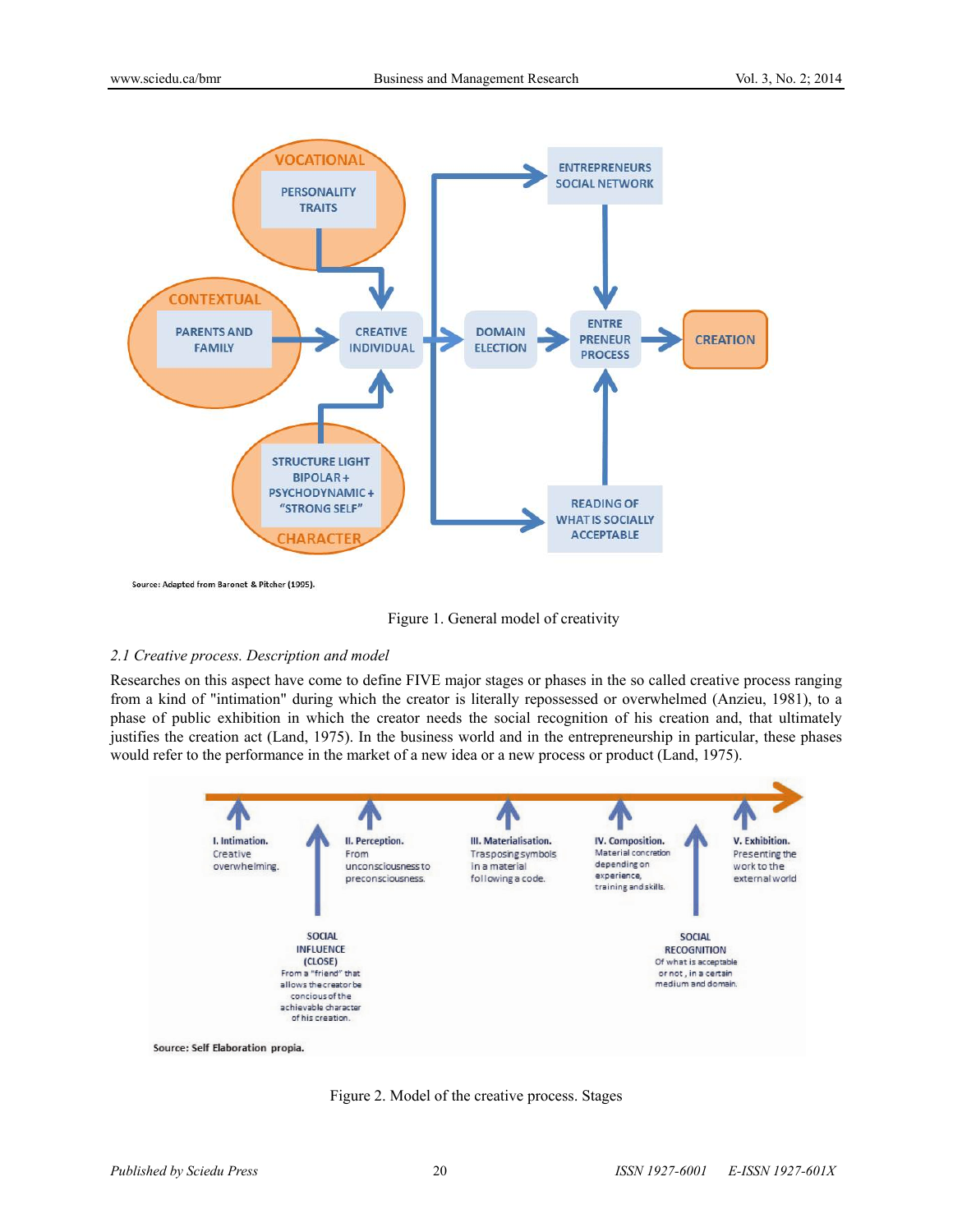In our model (Figure 2) we present what could be seen as a rough description of what happens in the brain and heart of the individual creator. During the first stage "the individual creator" is literally seized "as in a "psychotic episode —but not pathological—temporal" (Anzieu, 1974). We are talking about a confusing excitement, of a wish and of a kind of "intimation" to pursue any fundamental thing (Eysenck, 1994). Psychoanalysts refer to it as a "regression to serve the self" (Suler, 1980; Anzieu, 1981), which generates great disturbances. Therefore a "strong self" is needed in the character of the creator (Simonton, 1999). The second stage of the creating process is a stage of perception, where the creator passes from an unconscious to a preconscious state, usually due to third persons that help in the appreciation of the viability of the project. In the third stage, the creator materializes his creation, according to the codes of his activity scope; this is, according to his experience. The fourth stage corresponds to the, so named, composition. Where the individual uses his knowledge of the activity, he is working in, his experience, his formal and informal training and his skills to concrete his feelings and decodes. In this stage and in the next one, raise the recognition of what is acceptable, in a given environment and in a determinate domain. Therefore, it represents for the creator the beginning of the commitment between what he really wishes to express and what he shall do "to make it happen". The fifth and last stage is the exhibition of the work to the eternal world. Some creators have not passed the fourth stage and have not assumed the necessary commitment between their emotions and conflicts, and what is acceptable in the environment, maintaining creations that have not been made public and therefore remain as a dream. In business world and in entrepreneurship in particular, for example, this stage refers to the starting up in the market of a new idea or product (Land, 1975).

Creators build a mental plane, defined as a greater role in creativity "personal organization" of knowledge that represents, probably, the most important cognitive element. It is even more important than the amount of knowledge itself. In fact, it is this "organization" of knowledge what would enable the necessary knowledge associated with divergent originality and innovation.

We perceive here a key to the transmission techniques of entrepreneurship spirit in the classroom, at least tangentially to what will be discussed in depth later: you cannot teach entrepreneurship, we must teach to "organize" knowledge to promote a wider range of thinking or divergent knowledge, which will help the students group, to be more original, for example, to identify new opportunities, new deficiencies or needs or wishes to do new things -creations/ entrepreneurshipand bring them closer to commercial flow, namely, innovate.

# *2.2 Belonging to a social network. Entailment*

Notwithstanding the foregoing, the individual creator is part of a field, a network of people and institutions who judge their work, that help (co-creation) and that sometimes even come into competition. The network, therefore, supports the creator to "lead" properly the creation to make it a successful creative act (Gardner, 1993). The studies of Moore (1986) and Bygrave (1989) show the influence of family, friends, mentors, investors, entrepreneurs and bankers -stakeholders- networks, combining the psychological characteristics of the entrepreneur and the level of the active environment in putting in scene the "new business" (Bygrave & Hofer, 1991). The network also helps, the individual creator, to leave the natural insulation (Ripoll & Menguzzato, 2004) building, together with the various agents of their economic and social environment an important source of resources to carry out the creation or company (Iborra, *et al.,* 1998, Ripoll *et al*., 2002).

Arises hear, again, a new key that will help us answer the initial questions regarding the best method for transmitting the entrepreneurial spirit in the classroom. It is about the need to train the individual -student- in the development of social skills that allow the efficient interaction with the social network that defines its cognitive environment, for which it must incorporate techniques that help in the effective communication of their emotions and intentions, their affective approach and what, from a still unknown knowledge flows from their inside.

# **3. Generation of propitious environments in the classroom: methodology and non-formal didactics. The use of media resources**

To nurture in class creative skills and stimulate the development of social skills that allow the potential entrepreneur, interact effectively with the social network that surrounds him we must first identify and define operationally the constitutive skills of creative talent, such as: fluency, flexibility and originality (Durán, C., 2006).

However, creative talent includes other features that are not structural. Additional factors referred to are: the tendency to redefine, processing, sensitivity to problems and evaluation (Herran, A., 2008). Understood as the ability to make more flexible the approach to the problem, reformulating if necessary, the ability to produce solutions or rational proposals; the agile perception of non-explicit or visible for the majority inconsistencies and the ability to judge the importance, quality and consistency of each element. In fact, genuine entrepreneurs stand out also for a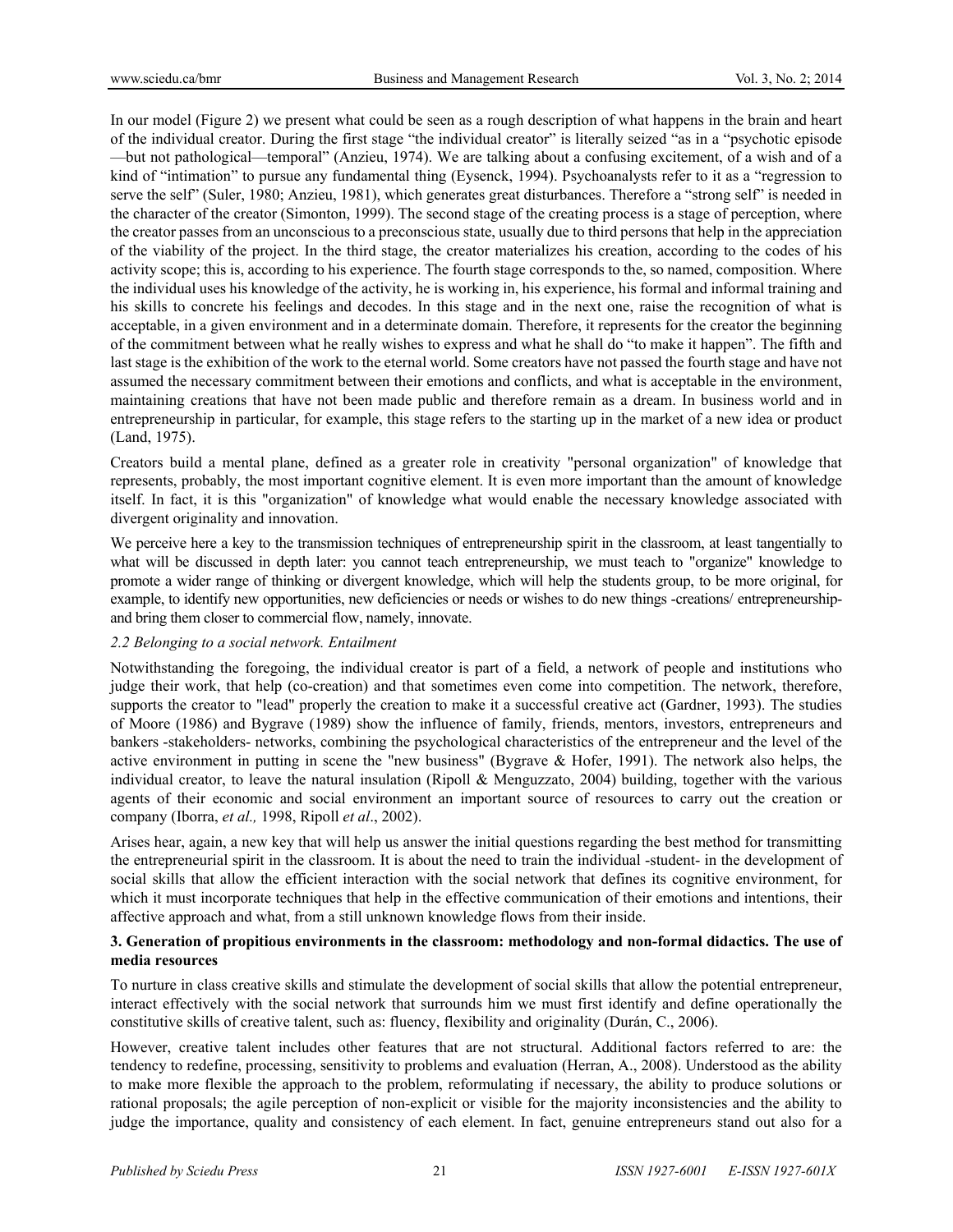powerful motivation for work, that is, by perseverance in creative projects, to assume them as essential aspects of life projects. So much so that, given the difficulties they seem to find stimuli rather than perish or give up, which again makes us think of some sort of motivational or genetic conviction that drives them towards, no matter what may happen, the initiated work, because it is their internal *life motive*.

It is important to consider this observation in the didactic field of creativity, that is to say, the context of the creator is determinant in the creative factor applied in the classroom. In this regard, anthropologists and historians have identified some factors of the physical environment related to cultural boom. Geographical factors such as climate create favourable conditions for inventiveness, because having free time enables the cultivation of creativity (Correa, P., 2011).

Let us analyse some of the fundamental conditions, conceived as a way of contextual improvement in class that influences the creative environment, as some authors point out, for the development of creativity in education:

a) First, we should note that most authors agree that the promotion of creativity requires a clear willingness on the part of the teacher (Torrance  $\&$  Myers, 1976), which is equivalent to saying that initially, not all teachers possess the skills and attitudes necessary to provide valid paradigms in this field.

b) The teacher must not repress the original responses and prosecute restrictively, even if it is argued, on its viability (Fernandez Huerta, 1968).

c) Educational creativity incorporates uncertainty among the goals to be achieved, meaning "awareness of two or more possible choices, each of which may, though not absolutely, lead to the right solution" (Seiber, 1978).

d) Encouraging creativity equals to promote contrast situations and among these, to highlight the role of irony and humour (Marin, 1980).

e) Sometimes creative partnerships arise from the space-time proximity -clash of cultures. (Marin, 1980).

f) The creative teacher uses anticipation in responses and simulation as exercises for inventive promoters (Sandi, 1980).

g) Finally, we cannot forget that, applied to the scientific field creativity equals to research.

If we now remember that creativity is essentially a type of synthetic learning, the first didactic principle that appears as necessary is the need to diversify sources of information and training (Sarramona, J., 1984). Indeed, if the uniqueness of the written source is removed and informational texts are diversified, inescapably, personal synthesis will be necessary to harmonize and structure the acquired knowledge.

On this basis, we can propose a second set of didactic principles that can be applied in the classroom (Maddison, 1971):

- The use of audio-visual resources will be valuable to encourage verbal creativity, specified in expressive fluency and the invention of new words.

- The dramatic programs (non-visual dramatization) are particular cases of stimulation and realization of original creations, where each listener generates a different temporal space as he recreates what he heard (Murga, 1983).

And finally, we cannot fail to note the evidence that teaching with computers represents in the field of non-formal methodology its fullest sense. Indeed, closely linked to problem solving, is the contribution of the computer in creating simulations that, as we have seen, is a valid technique to arouse creative thinking.

The road, then, seems clear: the media have to penetrate even further, in adult education programs and be used there for the benefit of optimizing goals, among which creativity cannot fail. Allowing the generation, encouragement and development of student skills that allow the efficient interaction with the social network and that defines its cognitive environment, incorporating techniques to effectively communicate their emotions and creative and entrepreneurial intentions.

## **4. Genetic perspective and entrepreneurship: one more factor to be considered.**

We have the belief that you can teach to entrepreneur, you can teach/help to be more creative, but you cannot teach to be an entrepreneur, because specific techniques and practices can be taught, but the famous "*will to conquer*" cannot be taught (Falck, O. *et al.*, 2012). Indeed, this essential attribute of the entrepreneur is part of the identity of the person who slowly develops, depending on the background and experience. At this point, we could ask, can one be born an entrepreneur? Is it possible that some genes may make some people more sensitive than others to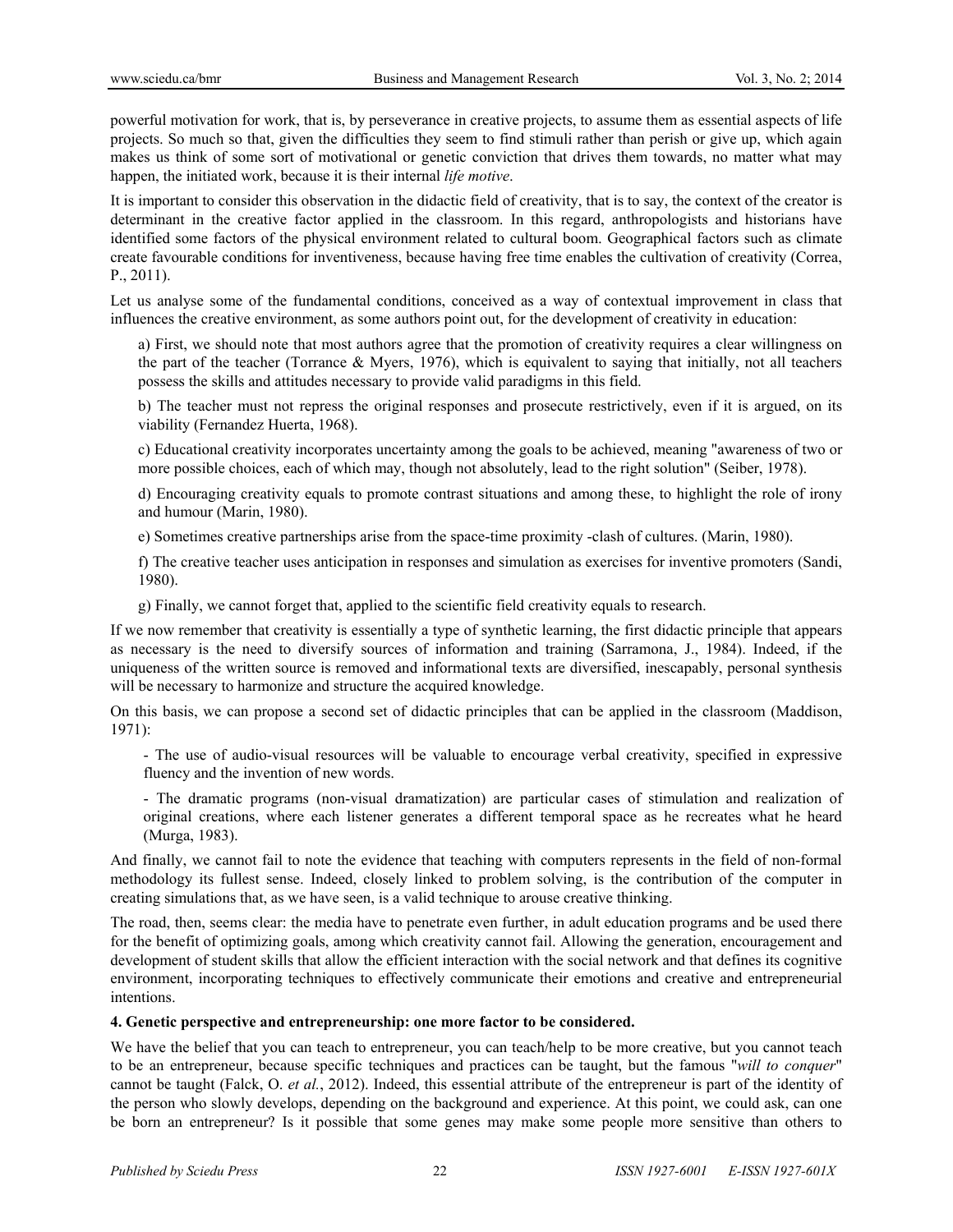environmental stimuli? Is there a gene that predisposes a person toward entrepreneurial behaviour? We believe that there may be a clear connection between the predisposition and entrepreneurial behaviour and certain genetic conditions, which we could also name, vocational.

For 40 years, researchers have examined who and why becomes entrepreneur (Gartner, 1988; Bird, 1989; Shane & Venkataraman, 2000; Aldrich & Martinez, 2001; Baron, 2004). However, one of the most interesting explanations of the tendency of people to start an entrepreneurial activity has not been extensively examined (genetic perspective or "vocational"). Several studies (Nicolaou, N. & Shane, S., 2009) warn that genetic factors may influence the tendency of people to engage in entrepreneurial activity.

Nevertheless, we agree beforehand that specific genes do not cause in people starting or participating in social activities such as entrepreneurship, however, we do understand that genes and environment can work together and influence the tendency of people to join or start an entrepreneurial activity through a mechanism called Geno-Environment interaction. Such is the effect of this mechanism in childhood that it is more accepted than *corporate identity* (Falck, O. *et al.*, 2012) -inclination to certain behaviours with desired business oriented intentions-, together with certain skills, results from a socialization of individuals at home and at school (Akerlof & Kranton, 2005). It seems plausible to assume, therefore, that a tilted identity to develop entrepreneurship is similar, namely, to building environments (school and family) that encourage the development of cognitive entrepreneurial abilities. On the other hand, we know that genes address people to select, modify and build their environment (Scarr, 1992), and that environmental factors are not randomly distributed among people of different genetic compositions (Neale & Maes, 2002). Thus, genes may also influence the tendency of some people to initiate or participate in entrepreneurial activities through the selection of other people (partners) in different environments.

In fact, genetic factors influence the skills that people have. These skills enable people to choose a job in different industries, since different industries have different opportunities to initiate or participate in an entrepreneurial activity, geno-environment interactions influence the tendency of some people to initiate or participate in an entrepreneurial activity.

Education also provides with the necessary knowledge background to identify new business opportunities (Shane, 2000) and the analytical skills to evaluate them (Clouse, 1990). A large number of studies have provided consistent evidence of the positive relationship between education and entrepreneurial activity in the U.S. and in Sweden, the UK and Finland (Borjas, 1986; Rees & Shah, 1986; Macpherson, 1988; Borjas & Bronars, 1989, Boyd, 1990, Fernandez & Kim, 1998; Delmar & Davidsson, 2000; Ritsila & Tervo, 2002; Davidsson & Honig, 2003). Finding empirical evidence that education is affected by genetic factors, it seems logical that genetic factors influence the level of education people achieve. Since, therefore, that people with higher education levels are more likely than others to initiate or participate in entrepreneurial activities, might think that the geno-environment interactions influence not only the tendency of some people to initiate or participate in entrepreneurial activities even more, influence the selection-, sometimes intuitively, travelling companions (college, school, neighbourhood, club, company, office, etc.) because some studies (Falck, O. *et al.*, 2012) have found sufficient empirical support for the hypothesis that "having fellow entrepreneurs in school -school years- has a high impact on the development of future entrepreneurs/entrepreneurial intentions of the individual in that age group (about 15 years). Furthermore, there is sufficient evidence that entrepreneurial intentions in adolescence are a clear and a good predictor of the possibility of becoming a future entrepreneur".

The foregoing seduces in a way that encourages us to consider the geno-environment as a decisive factor in identifying and even generate appropriate environments for our students, future entrepreneurs, so that they can find the necessary and sufficient conditions to explode all their inner potential.

# **5. Conclusions and future research lines.**

After our review, we can see that, actually, there are a certain number of clues that could facilitate the transmission of the entrepreneurship spirit in the classroom;

- 1) In first place, the change in the behaviour of teachers, addressed to the creation of favourable and propitious environments that will allow us to generate what we call "entrepreneurial groups" on which it will be easy to implement other keys for generating and transmitting, and why not, develop the entrepreneurship spirit in the classroom.
- 2) In second place, a change in the teachers attitude, related to for their tendency to teach entrepreneurship as virtually the only entrepreneurial way. Insisting, we should not pretend to provide more and more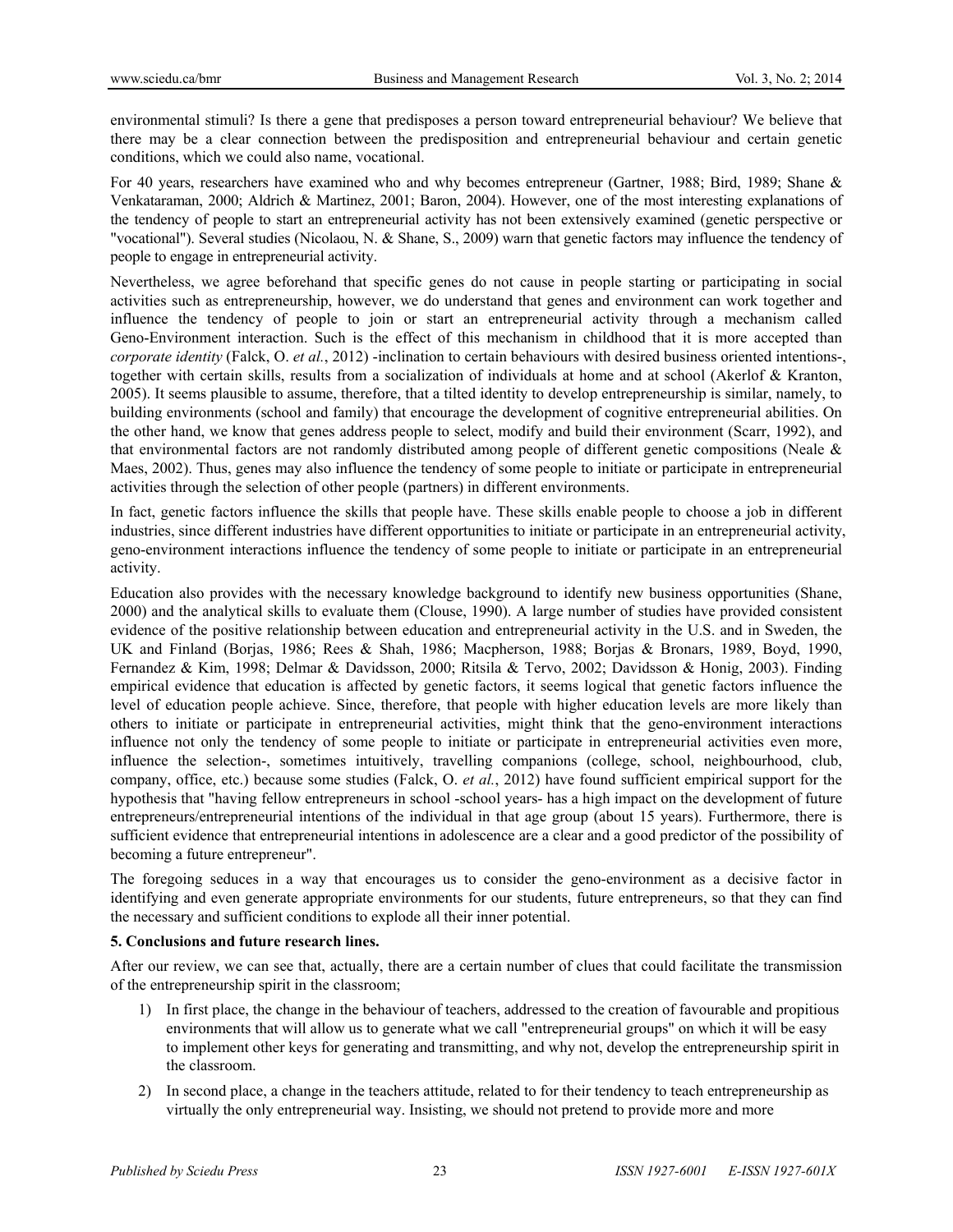knowledge about entrepreneurship, we should teach to "organize" knowledge as a tool to foster in students the routine of divergent thinking oriented to the detection of opportunities and innovation.

3) The third key would be the relative need to develop social skills that enable them to interact efficiently with the social network, including, for this purpose, effective communication techniques enabling the transmission of emotions, intentions and projects, and everything that flows from the inside of the entrepreneur.

As we see, what we have concluded until now needs the change and/or correct teacher's behaviour in the classroom, guiding directly and clearly his attitude towards enhancing the entrepreneurial side of the student. However, we shall not forget the need to use besides, without forgetting them, traditional training techniques; other non-formal techniques that, in our work, have been shown to enhance the creative talent, which is what we named didactic principles:

- 1. Need to diversify training and information sources.
- 2. Using audio visual resources.
- 3. Application of non-visual dramatization.
- 4. Creating simulations.

These principles, applied in the classroom, enhance, stimulate and develop in students a range of skills that allow them to interact more efficiently with the social network that defines its cognitive environment, communicating more efficiently their entrepreneurial intentions, emotions and intuitions as we can see bellow (Figure 3).



Source: Self Elaboration.

Figure 3. Model and facilitators for the transmission of the entrepreneurial spirit in the classroom

Finally, another aspect to be considered, is the students vocational perspective, the experiential environments for children and youth, family, companions, etc..., that are crucial for the promotion of the entrepreneurial spirit, and it is therefore vital for building environments (family, friends, school...) that support the development of cognitive entrepreneurial abilities of the student.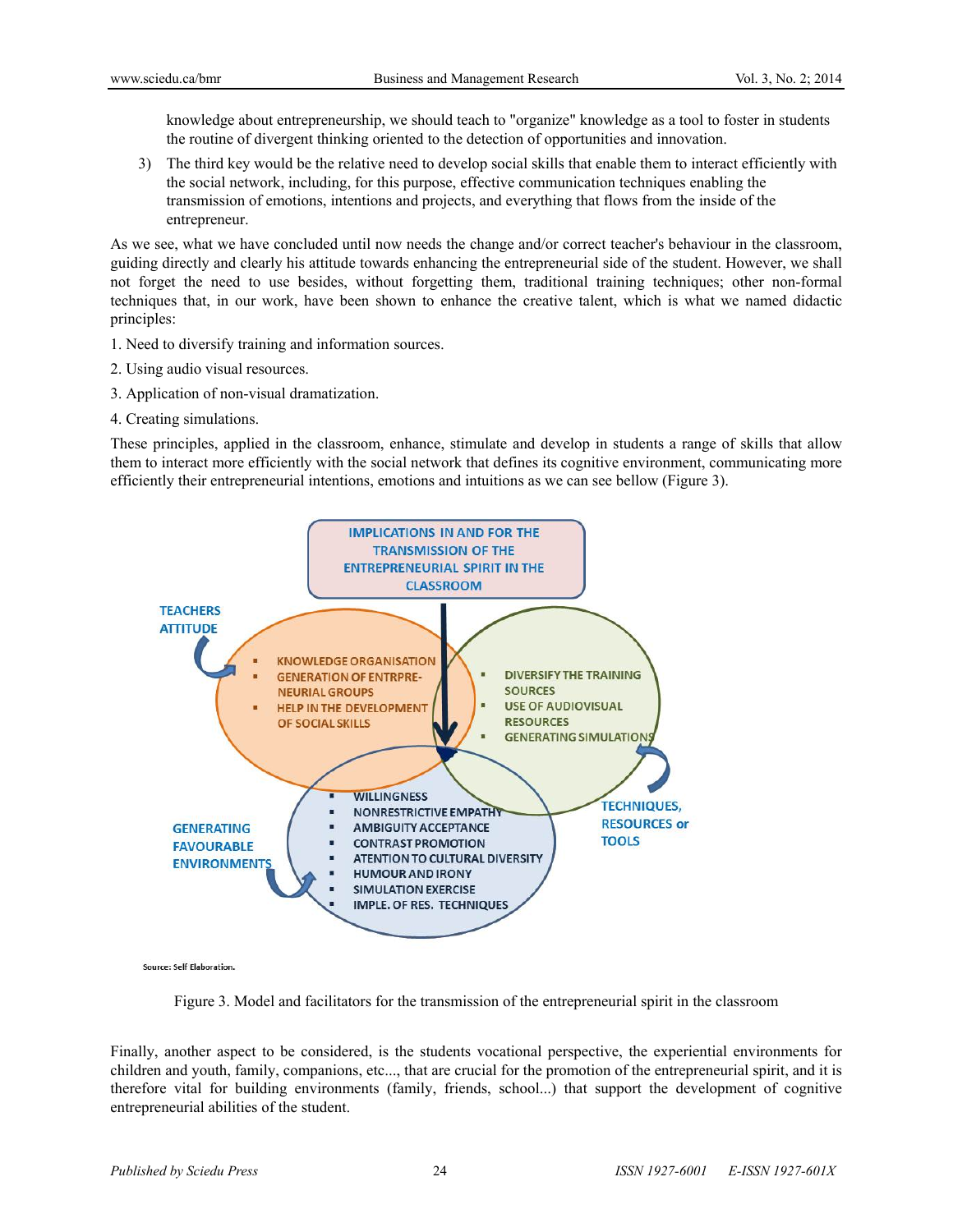#### **6. Limitations**

We are aware of the limitations of the present work and of the need to introduce an empirical study of what we propose. Our purpose is to introduce it in and for a future work; in fact, we have introduced in the classroom in several stages-courses-, the suggested changes. Our intention is to collect, shortly the obtained results and show –if the results confirm it- that the implementation of innovating didactic elements better the transmission process of the entrepreneur spirit in class, obtaining students with a higher level of entrepreneurial perception.

## **References**

- Akerlof, G.A. & Kranton, R.E. (2005). "Identity and the economics of organizations". *Journal of Economic Perspectives.* Vol.19, pp. 9-32. http://dx.doi.org/10.1257/0895330053147930
- Aldrich, H.E. & Martínez, M.A. (2001). "Many are called but few are chosen: An evolutionary perspective for the study of entrepreneurship". *Entrepreneurship Theory & Practice.* Núm. 25 (summer), pp. 41-56.
- Anzieu, D. (1974), *Psychanalyse de génie créateur.* Paris: Dunod.
- Anzieu, D. (1981). *Le corps de l'oeuvre.* Paris: Gallimard.
- Baron, R.A. (2004)."The cognitive perspective: A valuable tool for answering entrepreneurship's basic "why" questions". *Journal of Business Venturing.* Vol. 19, núm. 2, pp. 221-239. http://dx.doi.org/10.1016/S0883-9026(03)00008-9
- Baronet, J. & Pitcher, P. (1995). *Créativité, leadership, stratégique et entrepreneurship: trois facettes d'une meme réalité.* Montreal, Québec: Chaire d'entrepreneurship Maclean Hunter. École des Hautes Études Commerciales-HEC.
- Bird, B. (1989). *Entrepreneurial Behavior.* Glenview, IL.: Scott, Foresman & Co.
- Bocconi, S., Kampylis, P.G. & Punie, Y. (2012)."*Innovating Learning: Key Elements for Developing Creative Classrooms in Europe*". Joint Research Centre – Institute for Prospective Technological Studies*.* European Commission. Publications Office of the European Union: Luxembourg.
- Borjas, G. (1986). "The Self-Employment Experience of Immigrants". *Journal of Human Resources*. Vol. 21, pp. 485-506. http://dx.doi.org/10.2307/145764
- Borjas, G.J. & Bronars, S.G. (1989). "Consumer Discrimination and Self-employment". *Journal of Political Economy.* Vol. 97, pp. 581-605.
- Bouchard, T.J. Jr.; Lykken, D.T.; McGue, M. & Tellegen, A. (1997). *Genes, drives, environment and experience: EPD theory revised.* In C. Benbow and D. Lubinski (Eds.). Intellectual Talent: Psychometric and Social Issues. Johns Hopkins University Press, t-43: Baltimore.
- Boyd, R.L. (1990). "Black and Asian self-employment in large metropolitan areas: a comparative analysis". *Social Problems.* Vol. 37, pp. 258-272. http://dx.doi.org/10.2307/800652
- Bygrave, W.D. & Hofer, C.W. (1991). "Theorizing about entrepreneurship". *Entrepreneurship Theory and Practice.*  Vol. 16, núm. 1, pp. 7-30.
- Bygrave, W.D. (1989). "The entrepreneurship paradigm (I): A philosophical look at its research methodologies". *Entrepreneurship, Theory and Practice.* Vol. 14, núm. 2, pp. 7-26.
- Clouse, V. (1990)."A controlled experiment relating entrepreneurial education to students' start-up decisions". *Journal of Small Business Management*. Vol. 28, pp. 45-53.
- Comeche, J.M. (2004). "Factores explicativos de la existencia de emprendedurismo colectivo en las pyme: aplicación a las empresas de la Comunidad Valenciana". *Tesis Doctoral.* Universitat de València.
- Corrales, J. (1991). *La gestión creativa.* Madrid: Paraninfo.
- Correa, P. (2011). Procesos creativos. *Polémikus. Ciencias de la Comunicación Los Libertadores.* Universidad Jorge Tadeo Lozano. Colombia. Pp. 11-21.
- Davidsson, P. &Honig, B. (2003)."The role of social and human capital among nascent entrepreneurs". *Journal of Business Venturing.* Vol. 18, núm. 3, pp. 301-331. http://dx.doi.org/10.1016/S0883-9026(02)00097-6
- Delmar, F. & Davidsson, P. (2000). "Where do they come from? Prevalence and characteristics of nascent entrepreneurs". *Entrepreneurship and Regional Development.* Vol. 12, pp. 1-23. http://dx.doi.org/10.1080/089856200283063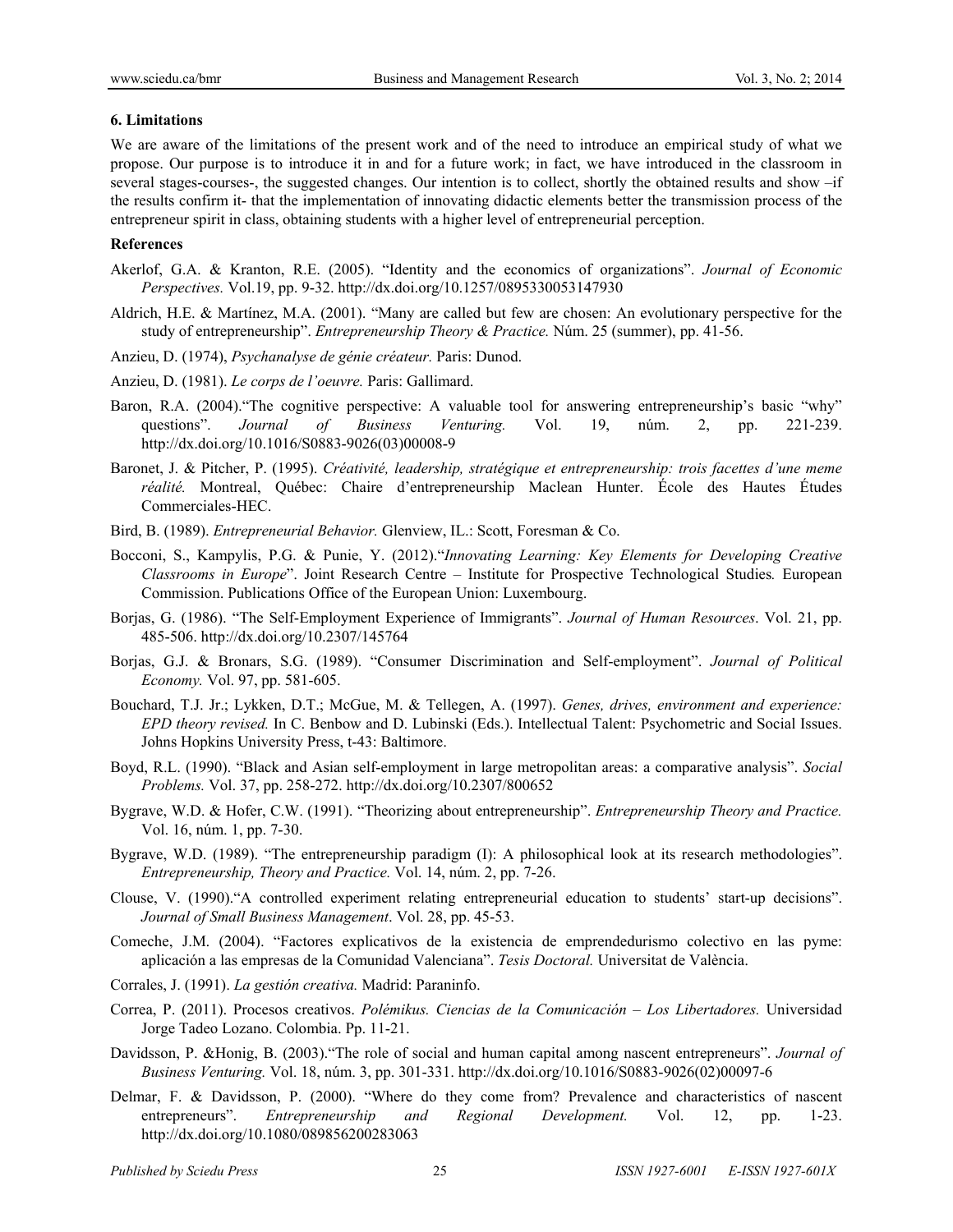- Durán, C. (2006). "La creatividad como actitud". *Revista Ctrl+G,* Escuela de Diseño Gráfico de la Universidad del Pacífico. Santiago de Chile.
- Eysenck, H.J. (1994), "Creativity and personality: Word association, origence, and psychoticism", *Creativity Research Journal*, Vol. 16, núm. 2, pp. 206-209.
- Falck, O., Heblich, S. & Luedemann, E. (2012). "Identity and entrepreneurship: do school peers shape entrepreneurial intentions?" *Small Business Economics*. Vol. 39, pp. 39-59. http://dx.doi.org/10.1007/s11187-010-9292-5
- Fernald, J.W. Jr. (1988). "The underlying relationship between creativity, innovation and entrepreneurship". *Journal of Creative Behaviour.* Vol. 22, núm. 2, pp. 196-202. http://dx.doi.org/10.1002/j. 2162-6057.1988.tb00497.x
- Fernández Huerta, J. (1968). "*¿Cómo desarrollar la originalidad y la inventiva del alumno durante la escolaridad?".*  Madrid: Tiempo y Educación. Ed. Compi.
- Fernández, M. & Kim, K. (1998). "Self-Employment Rates of Asian Immigrant Groups: An Analysis of Intre-Group and Inter-Group Differences". *International Migration Review.* Vol. 32, pp. 654-681. http://dx.doi.org/10.2307/2547767
- Gardner, H. (1993). *Creating minds.* New York: Basic Books.
- Gartner, W. (1988). "Who is an entrepreneur? Is the wrong question". *American Journal of Small Business.* Vol. 12, núm. 4, pp. 11-32.
- Herrán, A. de la (2008). *Didáctica de la creatividad.* Madrid: Universidad Autónoma de Madrid.
- Iborra, M.; Menguzzato, M. & Ripollés, M. (1998). "Creación de empresas internacionales: Redes informales y obtención de recursos". *Revista Europea de Dirección y Economía de la Empresa.* Vol. 7, núm. 3, pp. 147-160.
- Kao, J. (1989). *Entrepreneurship, Creativity and Organization. Text, cases and readings.* Englewood Cliffs. NJ: Prentice Hall.
- Land, E. (1975). "People should want mare from life". *Forbes.* June 1, pp. 48-50.
- Ludwing, A.M. (1995). *The price of greatness.* New York: Guilford Press.
- Macpherson, D. (1988). "Self-employment and married women". *Economic Letters.* Vol. 28, pp. 281-284. http://dx.doi.org/10.1016/0165-1765(88)90132-2
- Maddison, J. (1971). *Le rôle de la radio et de la télévision dans l'alphabetisation.* Unesco. Paris.
- Marín, R. (1980). *La creatividad.* Barcelona: Ceac Editorial.
- McGue, M.; Bouchard, T.; Iancono, W. & Lykken, D. (1993). "Behavioural genetics of cognitive ability: A life-span perspective" in R. Plomin and G. McGlearn (eds.). *Nature, Nurture and Psychology.* Pp. 59-76. Washington D.C.: American Psychological Association. http://dx.doi.org/10.1037/10131-003
- Moore, C.F. (1986). "Understanding entrepreneurial Behaviour", in Pearce II, J.A. & Robinson, R.B. (eds.). *Academy of Management Best Papers Proceedings,* pp. 66-70. Forty-sixth Annual Meeting of the Academy of Management. Chicago: Academy of Management.
- Murga, M.A. (1983). *La radio educativa en la UNED: utilidad y eficacia.* Madrid: UNED.
- Neale, M.C. & Maes, H.H.M. (2002). *Methodology for genetic studies of twins and families.* Dordrecht, Netherlands: Kluwer Academic Publishers.
- Nicolaou, N. & Shane, S. (2009). "Born Entrepreneurs? The Genetic Foundations of Entrepreneurship". *Journal of Business Venturing.* Vol. 23, pp. 1-22. http://dx.doi.org/10.1016/j.jbusvent.2007.11.003
- Rees, H. & Shah, A. (1986). "An Empirical Analysis of Self-Emplyment in the OK". *Journal of Applied Econometrics.* Vol. 1, pp. 95-108. http://dx.doi.org/10.1002/jae.3950010107
- Ripollés, M. & Menguzzato, M. (2004). "International entrepreneurship: ¿Nuevas empresas internacionales y/o empresas nacidas globales?", en Roig, S. *et al*. (eds.)*. El emprendedor innovador y la creación de empresas de I+D+i,* pp. 59-69*.* Valencia: Universitat de València.
- Ripollés, M.; Menguzzato, M. & Iborra, M. (2002). "The internationalisation of new ventures. The Spanish case". *International Journal of Entrepreneurship and Innovation 2002.* Vol. 3, núm. 3, pp. 191-200.